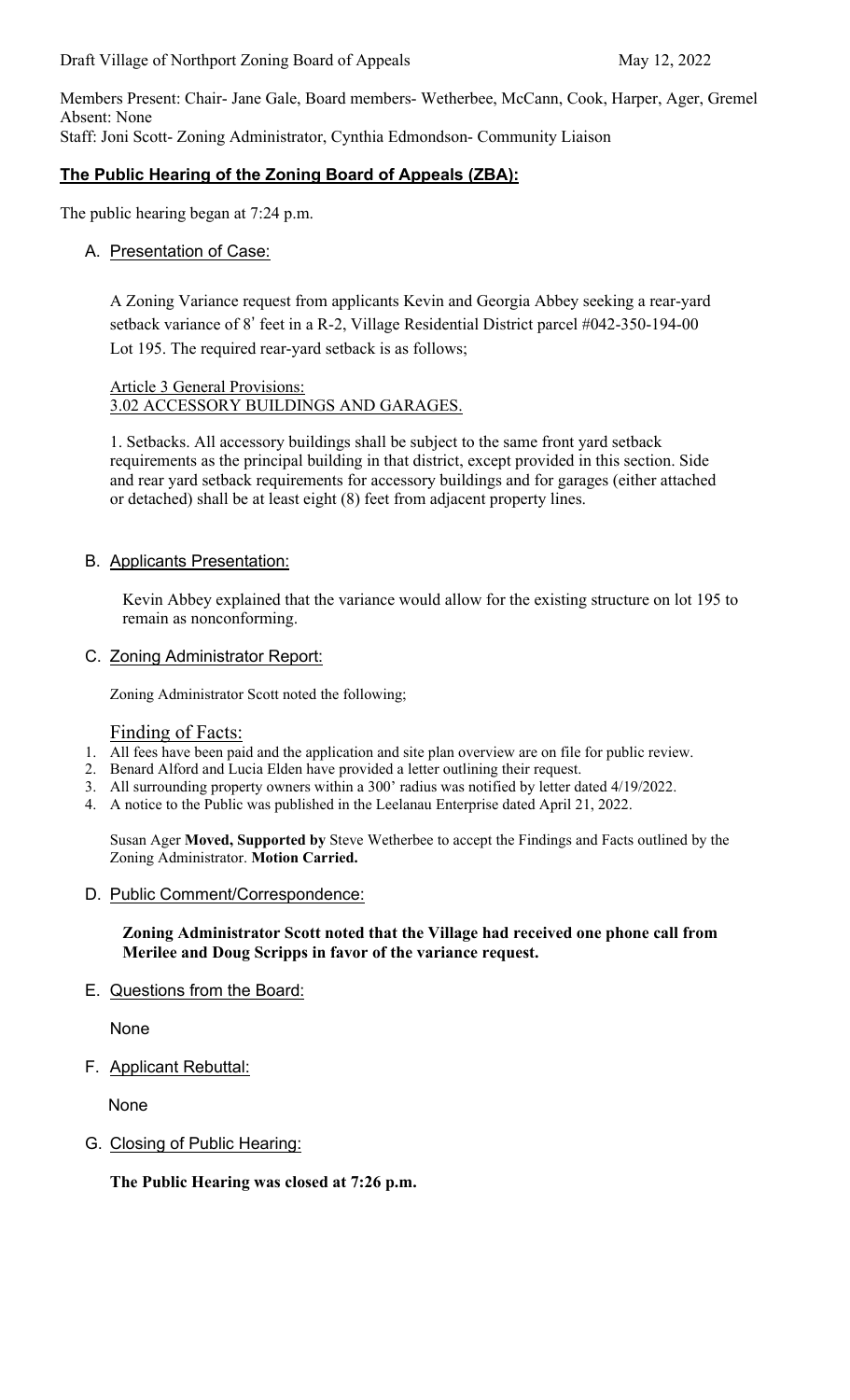# H. Deliberation:

- 1. Basic Conditions:
- A. Will not be contrary to the public interest or to the intent and purpose of this Ordinance.
- B. Shall not permit the establishment within a District of any use which is not permitted by right within that Zoning District or any use of dimensional variance for which a conditional use permit is required.
- C. Will not cause a substantial adverse effect upon property values in the immediate vicinity or in the District in which the property of the applicant if located.
- D. Is not one where the Specific Conditions relating to the property are so general of recurrent in nature as to make the formulation of general regulations for such conditions reasonably practical.
- E. Will relate only to property that is under control of the applicant.

Hugh Cook Moved, Supported by Susan Ager that all the Basic Conditions were met. **Discussion:** None **Roll Call Vote:** Yeas: (7) Nays: (0) **Motion Carried**.

#### 2. Special Conditions:

- A. Where there are practical difficulties that prevent carrying out the strict letter of this Ordinance. These difficulties shall not be deemed economic, but shall be evaluated in terms of the use of a particular parcel of land.
- B. Where there are exceptional or extraordinary circumstances of physical conditions such as narrowness, shallowness, shape or topography of the property involved or to the intended use of the property, that do not generally apply to other property uses in the same Zoning District. Such circumstances of conditions shall not have resulted from any act of the applicant subsequent to the adoption of this Ordinance.
- C. Where such variation is necessary for the preservation of a substantial property right possessed by other properties in the same Zoning District.

Hugh Cook Moved, Supported by Susan Ager to approve the variance based on Special Conditions A. **Discussion:** None  **Roll Call Vote:** Yeas: (7) Nays: (0) **Motion Carried**.

## Variance Request Approval:

Steve Wetherbee Moved Supported by Thomas Gremel to approve the 8' rear yard variance for lot 195 for the existing structure parcel #042-350-194-00. **Roll Call Vote:** Yeas: (7) Nays: (0) **Motion Carried**.

## **Zoning Board of Appeals Chair Gale started the second public hearing for Timm Sahs.**

## **The Public Hearing of the Zoning Board of Appeals (ZBA):**

The public hearing began at 7:30 p.m.

I. Presentation of Case:

A Zoning Variance request from applicants Timm and Arron Sahs seeking a rear-yard setback variance of 70' feet in a D-1, Village Development District parcel #042-234-016-20, 883 N. Mill Street The required rear-yard setback is as follows;

## 16.05 GENERAL REQUIREMENTS

All uses permitted in the D-1 District that share a common lot line with parks, public playgrounds, day nurseries, institutional uses, cemetery or a Residential Zoning District shall have a building setback of not less than 100 feet. Residential dwelling in the D-1 District are exempt from this requirement.

1. A request for a 70' variance of the required 100' rear yard setback has been made to construct a 100' x 16' Retail Display Structure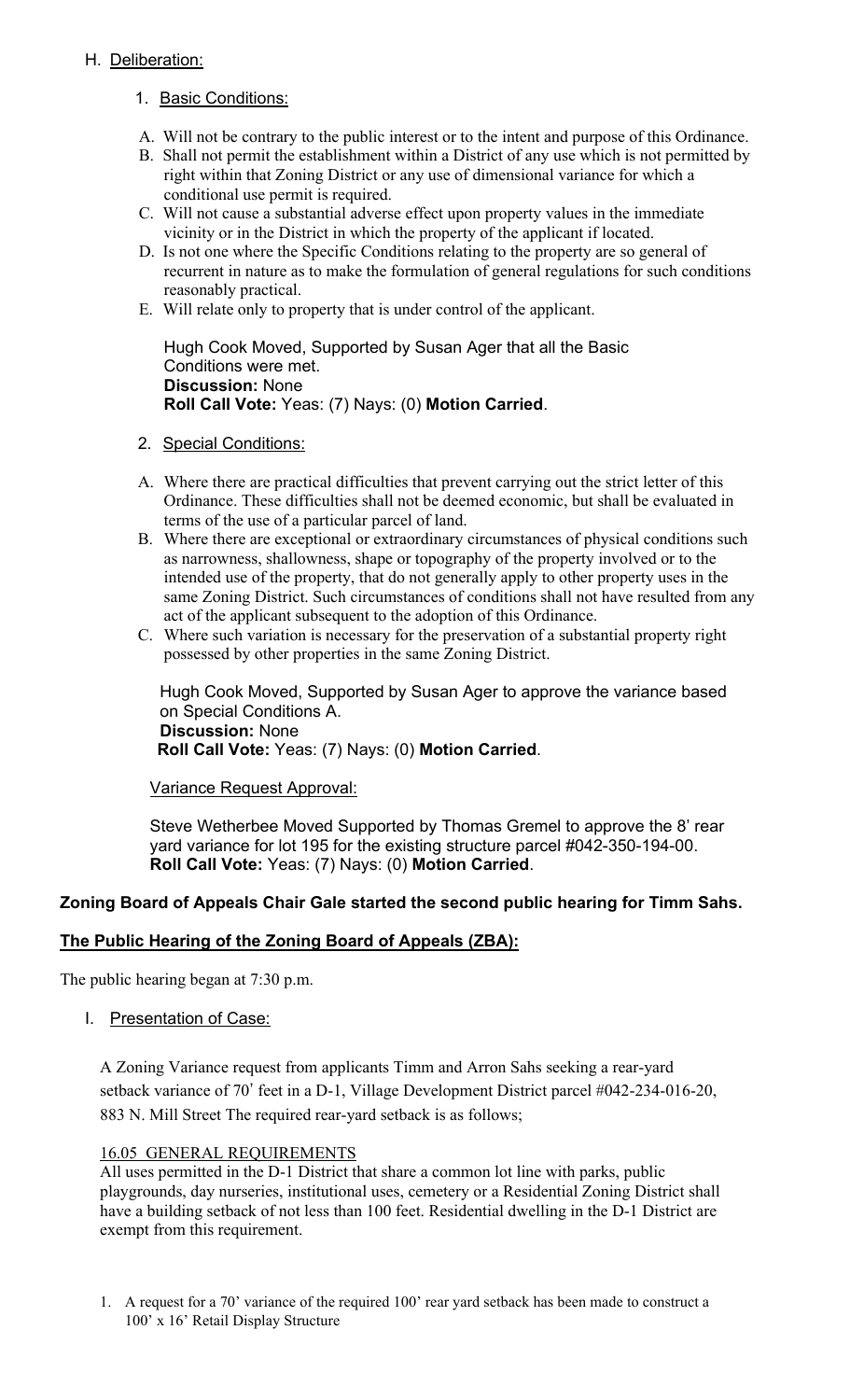# J. Applicants Presentation:

None

# K. Zoning Administrator Report:

Zoning Administrator Scott noted the following; Finding of Facts:

- 5. All fees have been paid and the application and site plan overview are on file for public review.
- 6. Timm and Aaron Sahs have provided a letter outlining their request.
- 7. All surrounding property owners within a 300' radius was notified by letter dated 4/19/2022.
- 8. A notice to the Public was published in the Leelanau Enterprise dated April 26, 2022.

Steve Wetherbee **Moved, Supported by** Susan Ager to accept the Findings and Facts outlined by the Zoning Administrator. **Motion Carried.**

#### L. Public Comment/Correspondence:

**Zoning Administrator Scott noted that Thomas and Milliken wrote a letter in support of the variance request.** 

M. Questions from the Board:

Hugh Cook questioned if the Township office was notified and if there was a response? Zoning Administrator Scott responded that the Township was notified in writing and that she hadn't received any response.

N. Applicant Rebuttal:

None

O. Closing of Public Hearing:

**The Public Hearing was closed at 7:28 p.m.** 

## P. Deliberation:

- 1. Basic Conditions:
- A. Will not be contrary to the public interest or to the intent and purpose of this Ordinance.
- B. Shall not permit the establishment within a District of any use which is not permitted by right within that Zoning District or any use of dimensional variance for which a conditional use permit is required.
- C. Will not cause a substantial adverse effect upon property values in the immediate vicinity or in the District in which the property of the applicant if located.
- D. Will relate only to property that is under control of the applicant.

Thomas Gremel Moved, Supported by Hugh Cook that all the Basic Conditions were met. **Discussion:** None **Roll Call Vote:** Yeas: (7) Nays: (0) **Motion Carried**.

- a. Special Conditions:
- A. Where there are practical difficulties that prevent carrying out the strict letter of this Ordinance. These difficulties shall not be deemed economic, but shall be evaluated in terms of the use of a particular parcel of land.
- B. Where there are exceptional or extraordinary circumstances of physical conditions such as narrowness, shallowness, shape or topography of the property involved or to the intended use of the property, that do not generally apply to other property uses in the same Zoning District. Such circumstances of conditions shall not have resulted from any act of the applicant subsequent to the adoption of this Ordinance.
- C. Where such variation is necessary for the preservation of a substantial property right possessed by other properties in the same Zoning District.